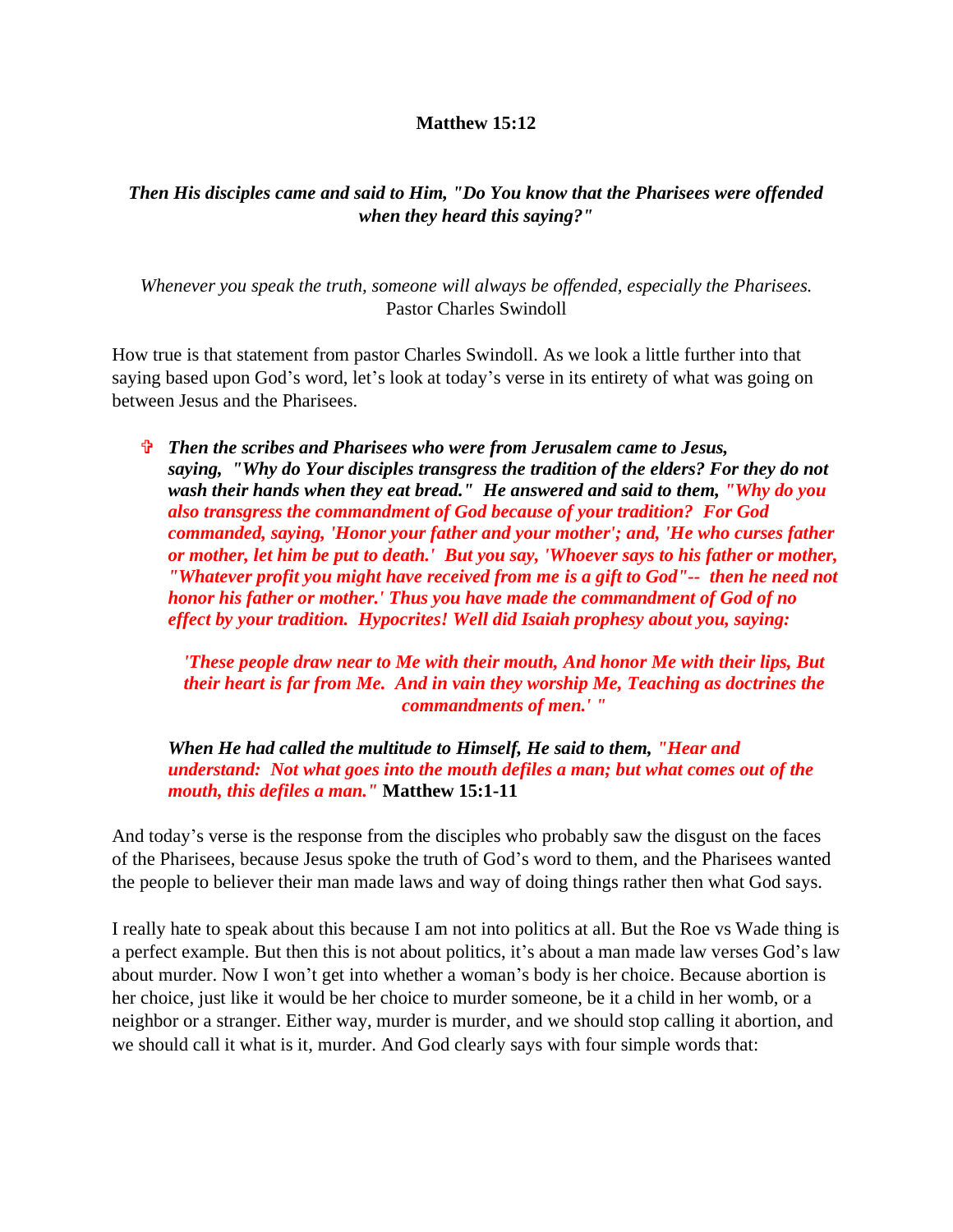## *"You shall not murder."* **Exodus 20:13**

It's not a matter of interpretation, it's plain and simple, but people think if they change the word "murder" to "abort" or "abortion", that makes it ok... WRONG!!!

Just like the world calls homosexuality a Lifestyle Choice, But God calls it sin.

## *If a man lies with a male as he lies with a woman, both of them have committed an abomination. They shall surely be put to death. Their blood shall be upon them.* **Leviticus 20:13**

I don't know how much clearer God could make it, yet when man changes the name of it from sin, to whatever seems to sugarcoat it, therefore, they think that makes it ok. WRONG again!!!

They call alcoholism a disease, which means I can catch it from another person, just like any other disease… Wrong, being an alcoholic is being a drunkard, which is actually a sin.

 *But now I have written to you not to keep company with anyone named a brother, who is sexually immoral, or covetous, or an idolater, or a reviler, or a drunkard, or an extortioner--not even to eat with such a person.* **1 Corinthians 5:11**

Did you ever notice that Paul put the sin of being a "*drunkard*" along side of the sins of "*sexually immoral, or covetous, or an idolater, or a reviler*"

What, are you offended by me saying these things? But then again, I am not saying them, I am quoting God's word, because He said it first, and as a teacher of God's word, all I can do is tell you what God says in His word, the BIBLE!

But if you are offended, I would rather offend you with the truth of God's word and possibly use God's word to save you from eternity in hell, then not offend you straight into hell.

 *Therefore many of His disciples, when they heard this, said, "This is a hard saying; who can understand it?" When Jesus knew in Himself that His disciples complained about this, He said to them, "Does this offend you? What then if you should see the Son of Man ascend where He was before? It is the Spirit who gives life; the flesh profits nothing. The words that I speak to you are spirit, and they are life. But there are some of you who do not believe." For Jesus knew from the beginning who they were who did not believe, and who would betray Him. And He said, "Therefore I have said to you that no one can come to Me unless it has been granted to him by My Father." From that time many of His disciples went back and walked with Him no more. Then Jesus said to the twelve, "Do you also want to go away?" But Simon Peter answered Him, "Lord, to whom shall we go? You have the words of eternal life*.